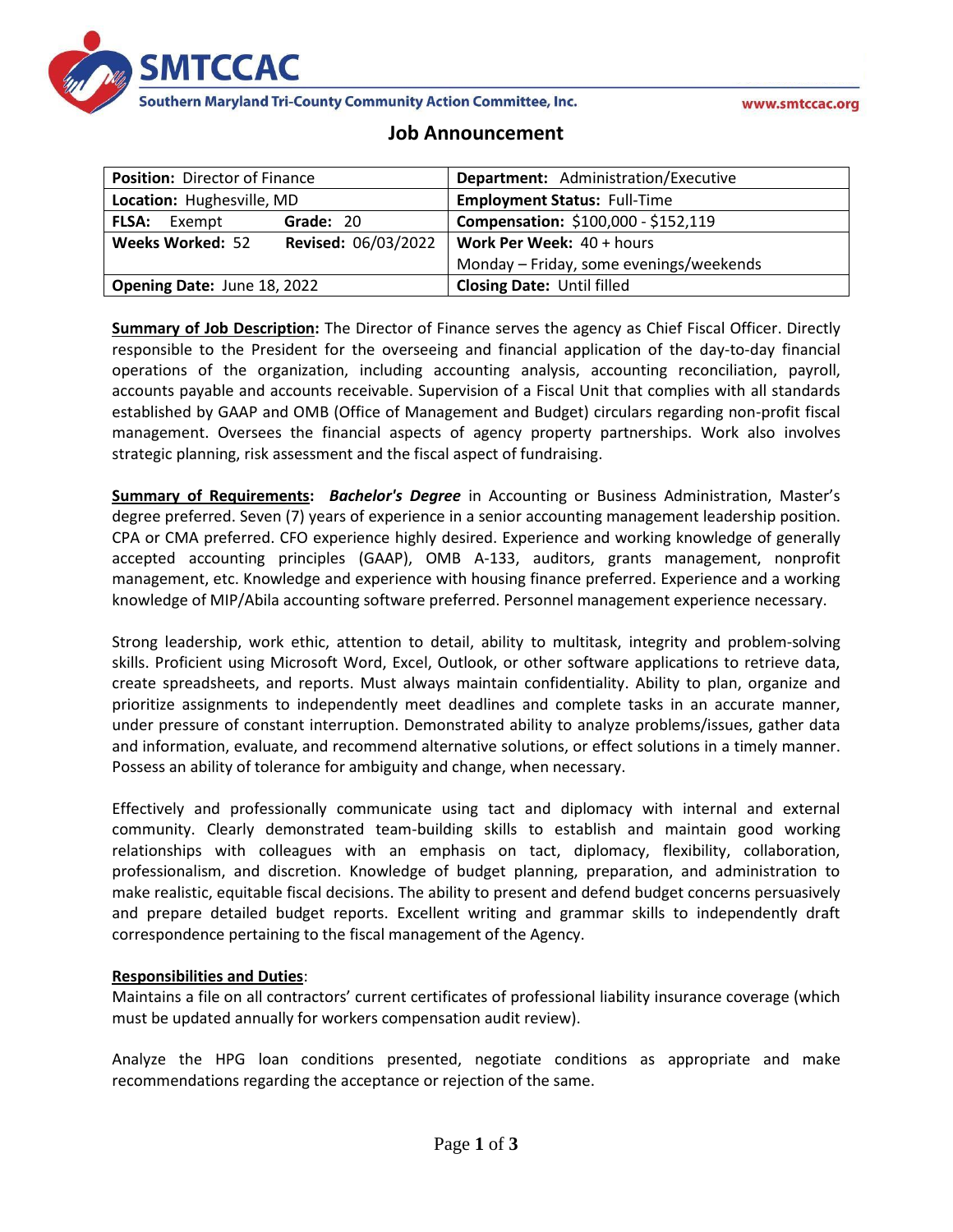Responsible for business liability insurance and bonds.

- Allocation of insurance premium.
- Facilitate business insurance claims.
- Maintain files of all contracts, lease, insurance policies, bonds, and related documents.

Manage current mortgage obligations and facilitate the HPG loan process.

- Develop and maintain a roster of all note's payable held by corporation or guaranteed by the same and provide statements to borrowers as required.
- Prepare loan applications and analyze the loan conditions presented, negotiate conditions as appropriate and make recommendations to the Supervisor regarding the acceptance or rejection of the same.
- Prepare settlement reports for property closings or other partnerships expense/payments and secure Corporation payments.

Oversee the certifications of HPG loans.

Revise as necessary the Agency's Fiscal Manual to include newly established requirements.

Assist in the planning of all budgets.

Develop an indirect cost proposal annually to submit to Approving Agency.

Maintain a general ledger tracking all disbursements.

Maintain cash receipts, disbursements and general journal ledgers for each grant or contract funded to SMTCCAC, Inc.

Supervise the reconciliation of all accounts within two weeks of check returns.

Maintain a system of cash account balancing prepared at the completion of bi-weekly disbursements.

Assure that a cash receipts control journal is kept by a non-fiscal staff member.

Maintain the Agency's inventory system updating it annually.

Comply with A-133 auditing standards.

Provide monthly financial reports on the expenditure and balances of all budgets.

Advertise and secure the services of a CPA firm to complete annual audits.

Advertise and secure the services of an insurance firm to provide comprehensive business services to the agency including bonding and liability.

Maintain appropriate fiscal records to comply with all contractual agreements.

Prepare fiscal reports required by grant or contracts.

Maintain system for decentralized purchase orders.